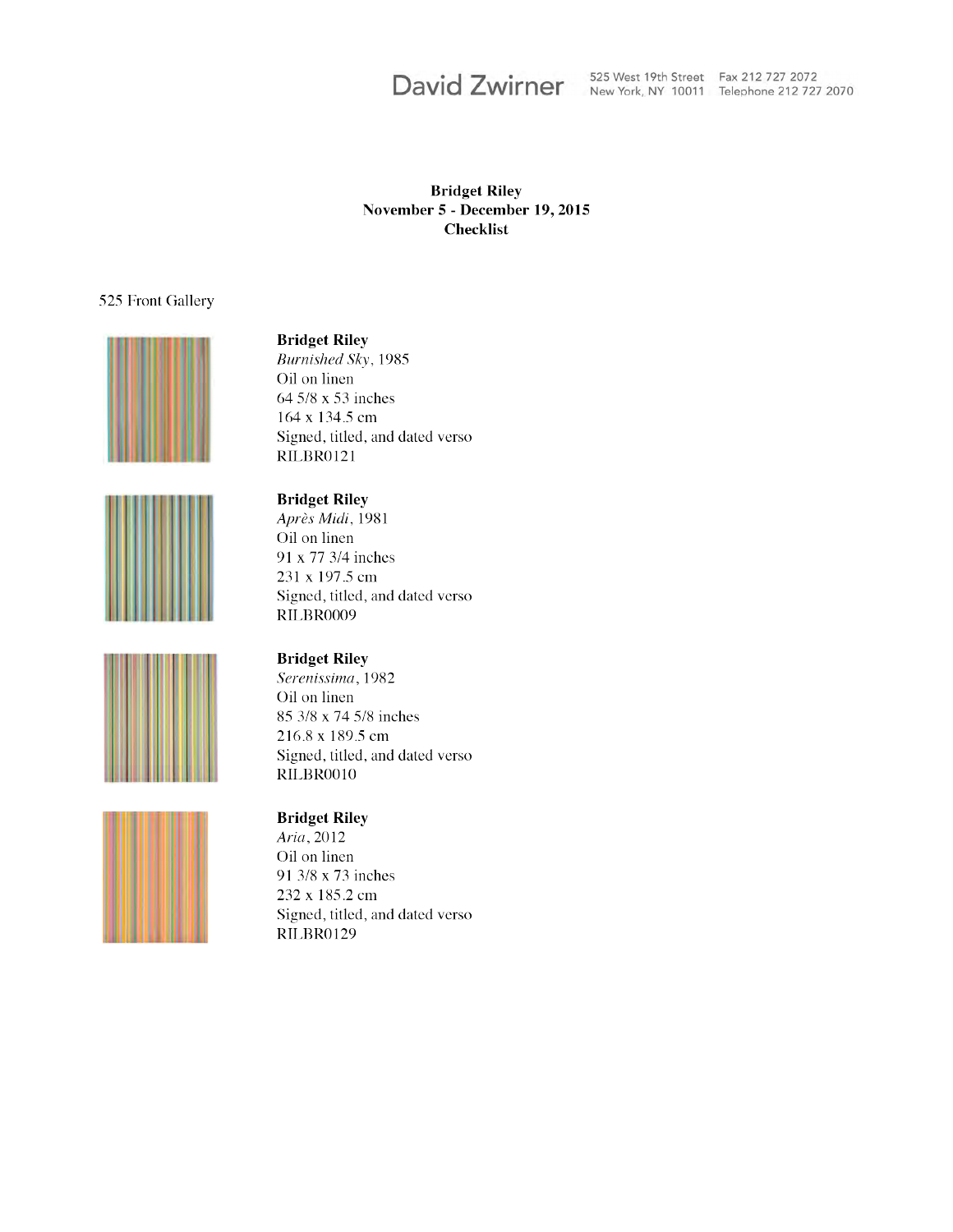#### 525 Back Gallery





# **Bridget Riley**

Things of Change, 1986 Oil on linen 62 1/2 x 58 1/2 inches 158.8 x 148.6 cm Signed, titled, and dated verso RILBR0122

#### **Bridget Riley**

Out There, 1987 Oil on linen 64 7/8 x 62 3/4 inches 164.8 x 159.4 cm Signed, titled, and dated verso **RILBR0123** 



#### **Bridget Riley**

Vespertino, 1988 Oil on linen 65 x 89 5/8 inches 165.1 x 227.6 cm Signed, titled, and dated verso RILBR0124



#### **Bridget Riley**

High Sky, 1991 Oil on linen 65 1/4 x 90 inches 165.7 x 228.6 cm Signed, titled, and dated verso RILBR0126



#### **Bridget Riley**

Reflection 2, 1994 Oil on linen  $65x90$  inches 165 x 228.4 cm Signed, titled, and dated verso RILBR0127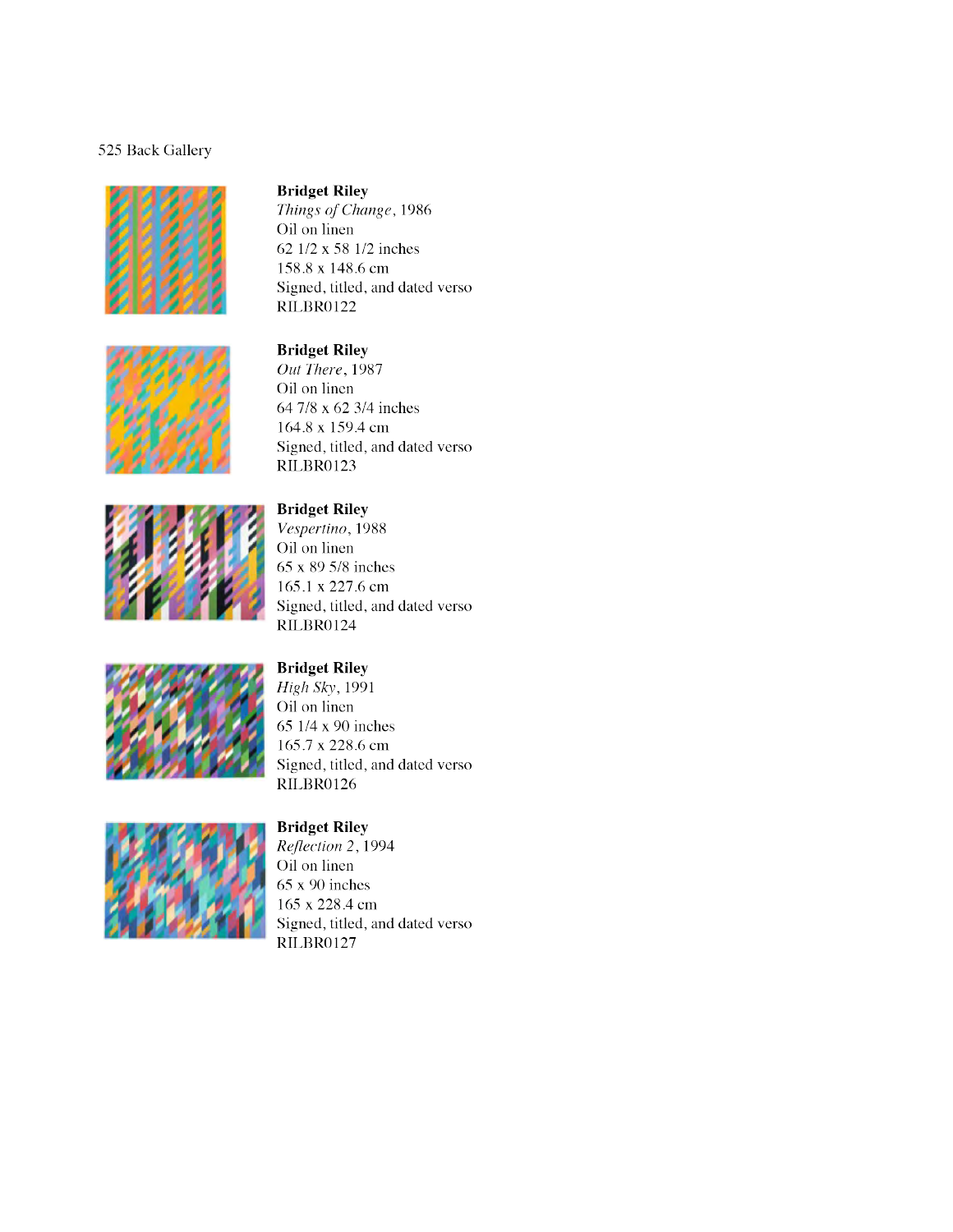

*Lagoon 2*, 1997 Oil on linen 58 x 78 1/2 inches 147.3 x 199.4 cm Signed, titled, and dated verso RILBR0101

#### 525 East Viewing Room



#### **Bridget Riley**

*Blue, Yellow, Green, Red, and Lilac - five white intervals*, 1984 Pencil and gouache on paper Framed: 38 1/8 x 33 1/2 x 1 3/4 inches 96.8 x 85.1 x 4.4 cm Paper: 30 1/4 x 25 3/4 inches 76.6 x 65.3 cm Signed, titled, and dated recto RILBR0147



### **Bridget Riley**

*Turquoise, Red, Green, Yellow, Lilac, and Blue - 8 white intervals*, 1984 Pencil and gouache on paper Framed: 43 1/2 x 37 1/2 x 1 3/4 inches 110.5 x 95.3 x 4.4 cm Paper: 36 1/8 x 30 1/4 inches 91.5 x 76.8 cm Signed, titled, and dated recto RILBR0136



#### **Bridget Riley**

*Red, Turquoise, Yellow, Blue with Black and White*, 1981 Pencil and gouache on paper Framed: 36 1/8 x 31 3/4 x 1 3/4 inches 91.8 x 80.6 x 4.4 cm Paper: 28 1/8 x 24 1/8 inches 71.3 x 61 cm Signed, titled, and dated recto RILBR0134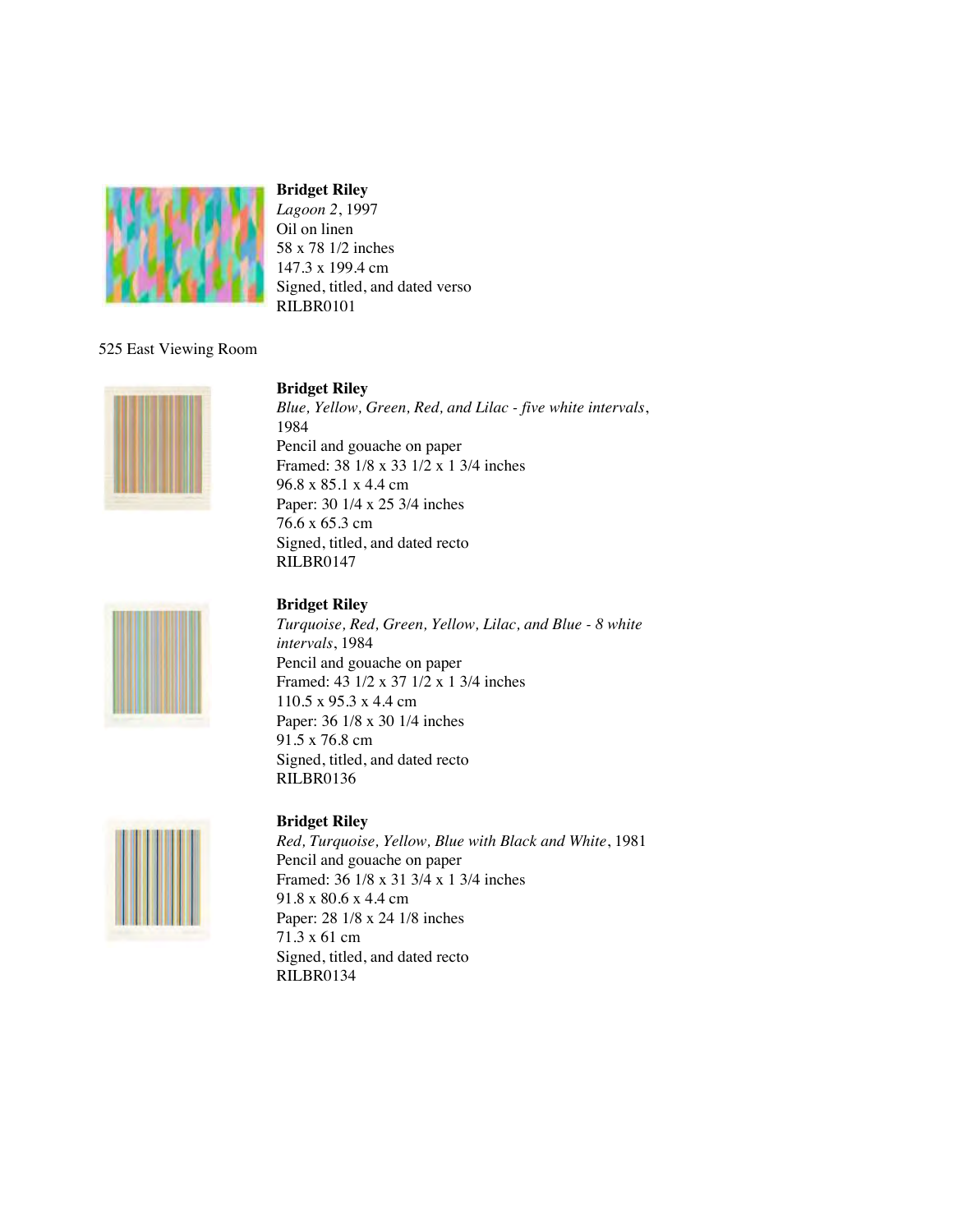

*Yellow, Turquoise, Red, Blue with Black and White*, 1981 Pencil and gouache on graph paper Framed: 35 3/4 x 31 1/8 x 1 3/4 inches 90.8 x 79.1 x 4.4 cm Paper: 27 5/8 x 23 1/2 inches 70.2 x 59.6 cm Signed, titled, and dated recto RILBR0168

#### **Bridget Riley**



*Study for 'New Day'*, 1988 Pencil and gouache on paper Framed: 36 x 45 5/8 x 1 3/4 inches 91.4 x 115.9 x 4.4 cm Paper: 28 1/8 x 37 5/8 inches 71.5 x 95.5 cm Signed, titled, and dated recto RILBR0139

#### 525/533 Hallway



#### **Bridget Riley**

*Sentito (Blue)*, 2013 Oil on linen 61 x 104 3/4 inches 155 x 266 cm Signed, titled, and dated verso RILBR0166

533 Front Gallery

# **Bridget Riley**



*Rustle 3*, 2015 Acrylic on APF polyester support 73 1/2 x 77 3/8 inches 186.7 x 196.5 cm Signed, titled, and dated verso RILBR0131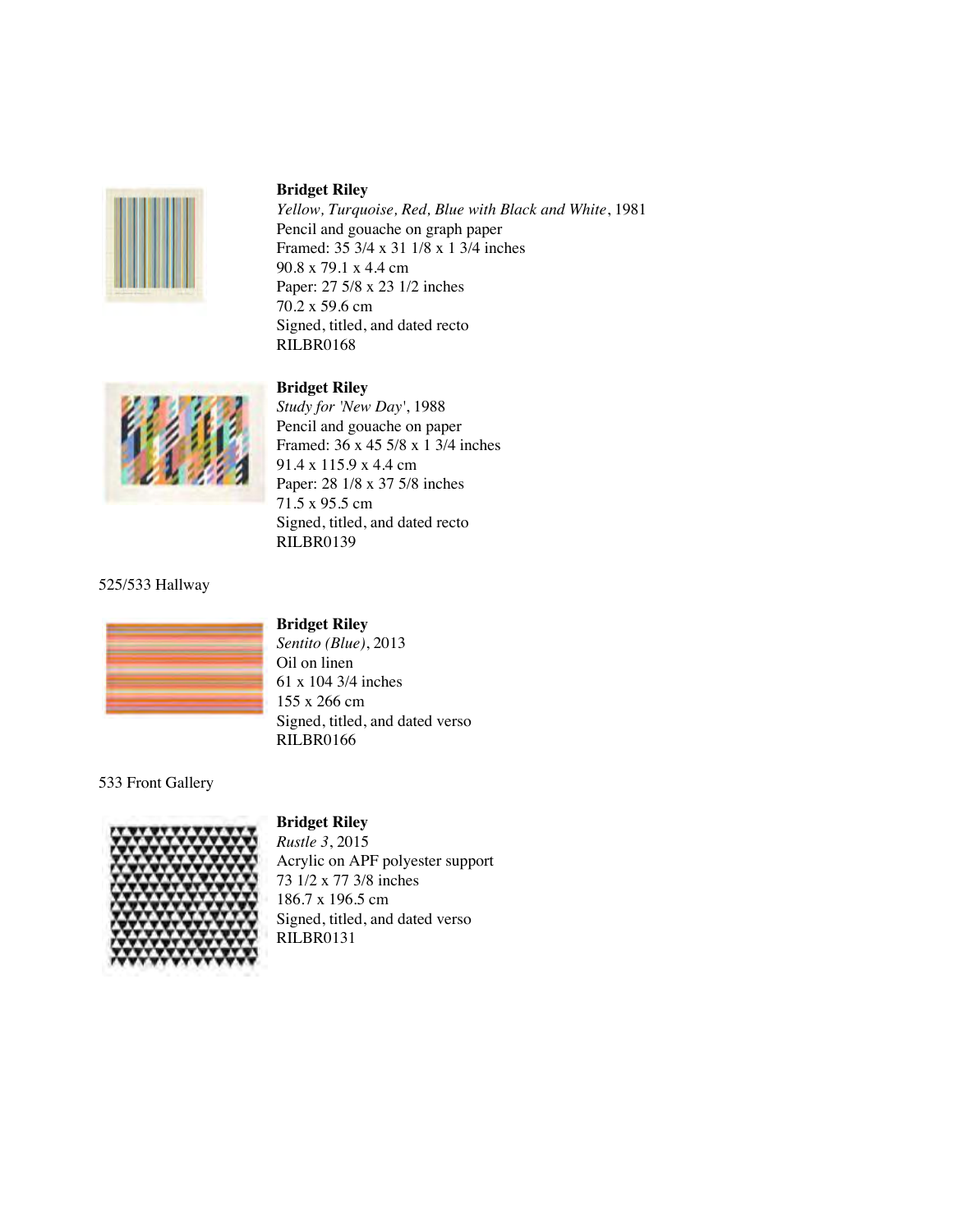

*Rustle 2*, 2015 Acrylic on APF polyester support 73 5/8 x 77 5/8 inches 187 x 197 cm Signed, titled, and dated verso RILBR0130



**Bridget Riley** *Clair Obscur*, 2015 Acrylic on APF polyester support 79 1/8 x 159 7/8 inches 201 x 406 cm Signed, titled, and dated verso RILBR0167



# **Bridget Riley**

*Rustle 4*, 2015 Acrylic on APF polyester support 73 1/2 x 77 1/2 inches 186.7 x 196.9 cm Signed, titled, and dated verso RILBR0132

533 Back Gallery



### **Bridget Riley**

*Rêve*, 1999 Oil on linen 89 7/8 x 93 3/4 inches 228.3 x 238.1 cm Signed, titled, and dated verso RILBR0092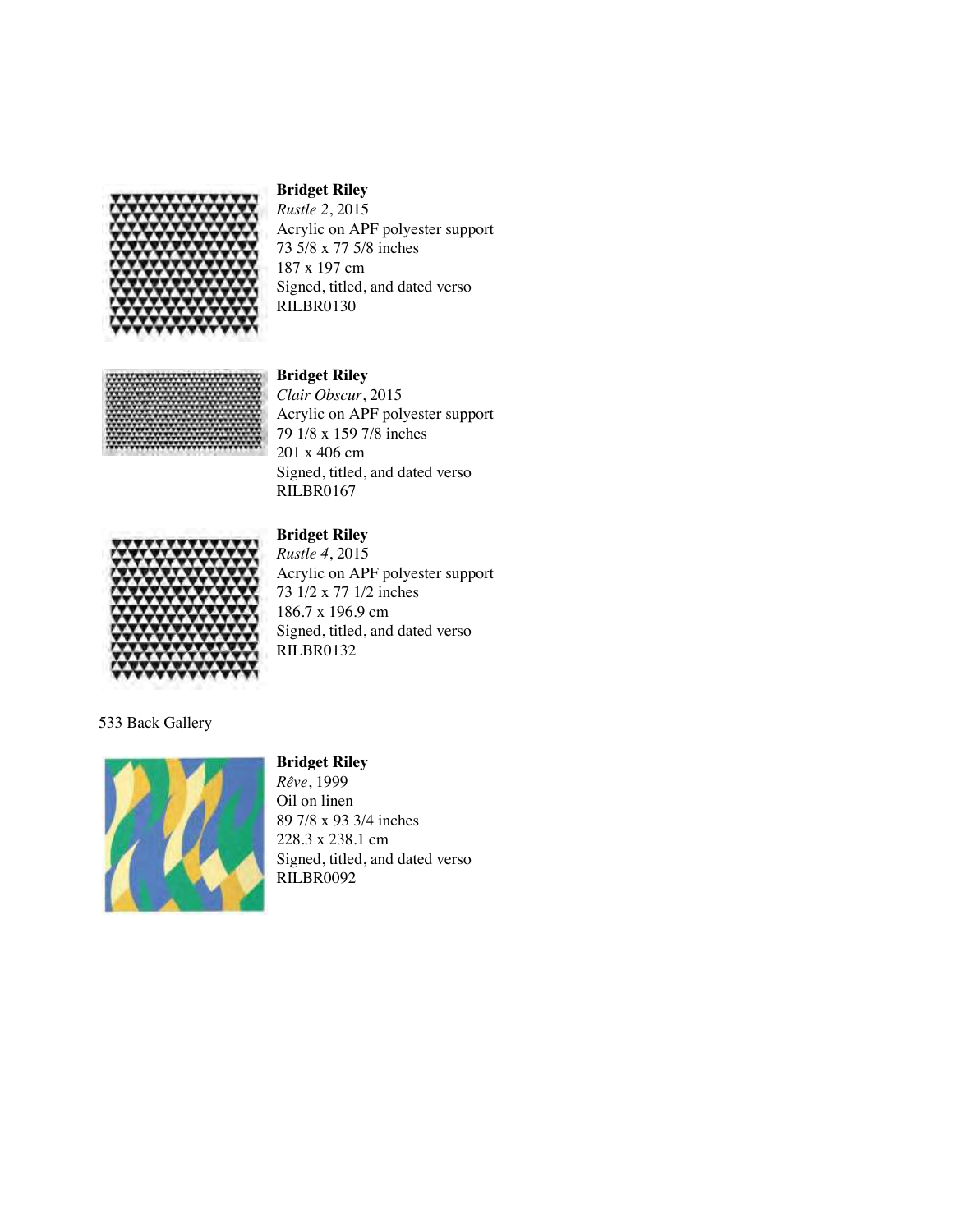

*Rajasthan*, 2012 Graphite and acrylic paint on plaster wall 90 x 168 inches 228.6 x 426.7 cm RILBR0128



**Bridget Riley** *Painting with Verticals 3*, 2006 Oil on linen 76 5/8 x 153 inches 194.5 x 388.5 cm Signed, titled, and dated verso RILBR0093



# **Bridget Riley**

*Red with Red 1*, 2007 Oil on linen 66 5/8 x 98 7/8 inches 169 x 251 cm Signed, titled, and dated verso RILBR0058

#### 533 Front Viewing Room



#### **Bridget Riley**

*Study for 'Rêve'*, 1999 Pencil and gouache on paper Framed: 26 x 25 1/2 x 1 3/4 inches 66.0 x 64.8 x 4.4 cm Paper: 18 1/4 x 18 1/4 inches 46.5 x 46.2 cm Signed, titled, and dated recto RILBR0142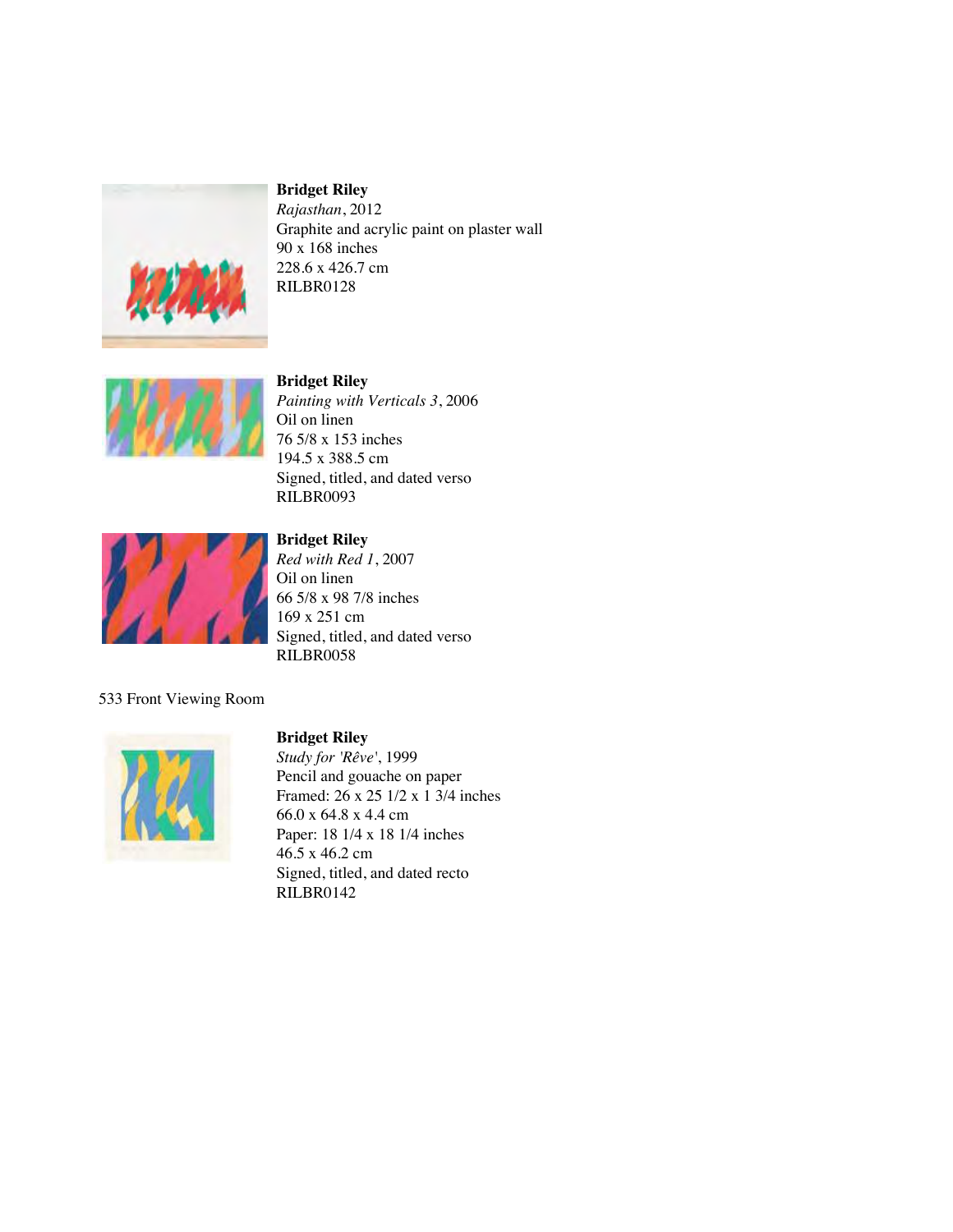

*Red and Pink with Violet to Blue and Green*, 2005 Gouache on paper Framed: 25 1/4 x 42 x 1 3/4 inches 64.1 x 106.7 x 4.4 cm Paper:17 5/8 x 34 3/4 inches 44.8 x 88.3 cm Signed, titled, and dated recto RILBR0146



#### **Bridget Riley**

*Revision of December 31*, 2000 Pencil and gouache on paper Framed: 25 1/4 x 42 x 1 3/4 inches 64.1 x 106.7 x 4.4 cm Paper: 17 5/8 x 34 3/4 inches 44.8 x 88.1 cm Signed, titled, and dated recto RILBR0144



### **Bridget Riley**

*Revision B of June 9*, 2000 Pencil and gouache on paper Framed: 23 5/8 x 42 x 1 3/4 inches 60 x 106.7 x 4.4 cm Paper: 16 x 34 3/4 inches 40.6 x 88.3 cm Signed, titled, and dated recto RILBR0143



**Bridget Riley** *January 2, from Cartoon*, 2004 Pencil and gouache on paper Framed: 48 x 23 5/8 inches 121.9 x 60 cm Paper: 15 3/4 x 40 5/8 inches 40 x 103.2 cm Signed, titled, and dated recto RILBR0145